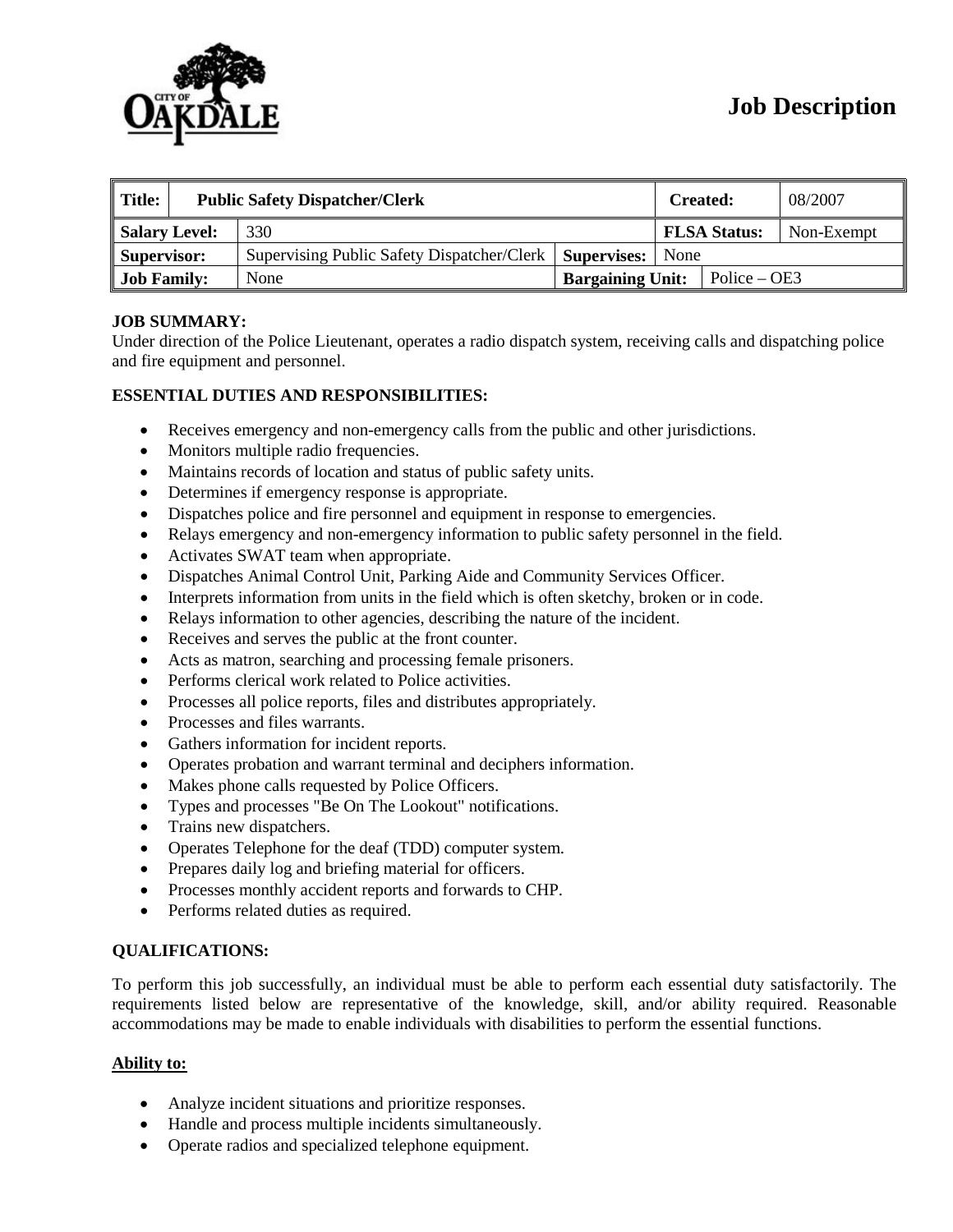# *Public Safety Dispatcher/Clerk - Continued*

- Speak clearly and concisely in an understandable voice via radio and telephone.
- Memorize and retain clear and unclear information transmitted during telephone and radio calls.
- Maintain calm during tense busy periods of time.
- Perform Matron duties processing female prisoners.
- Train and provide work direction to others.
- Interpret and explain polices & procedures.
- Prepare and maintain records and files.
- Establish, maintain effective relationships.
- Operate modern office equipment.
- Maintain records and prepare reports.
- Communicate effectively orally and in writing.
- Understand, follow oral and written directions.
- Answer telephones courteously and efficiently.

#### **Knowledge of:**

- Penal and Vehicle Codes.
- CAD applications.
- Operation of radios and specialized telephone equipment.
- Phonetic alphabet and 10 Code system.
- Fire and Police department policies and procedures.
- Operation of computers and related software.
- Public contact techniques.
- Applicable sections of codes and laws.
- Interpersonal skills.
- Correct English usage and grammar.

#### **Education and/or Experience:**

High school diploma or general education degree (GED); 6 months related experience and/or training in dispatch of emergency services; or equivalent combination of education and experience.

#### **Certificates, Licenses, Registrations:**

Valid California driver's license. POST Dispatch and CLETS Certification.

#### **Language Skills:**

Ability to read and comprehend complex instructions, correspondence, and memos. Ability to write simple correspondence. Ability to effectively present information in one-on-one and small group situations.

#### **Mathematical Skills:**

Ability to add, subtract, multiply, and divide in all units of measure, using whole numbers, common fractions, and decimals. Ability to compute rate, ratio, and percent and to draw and interpret bar graphs.

#### **Reasoning Ability:**

Ability to solve practical problems and deal with a variety of concrete variables in situations where only limited standardization exists. Ability to interpret a variety of instructions furnished in written, oral, diagram, or schedule form.